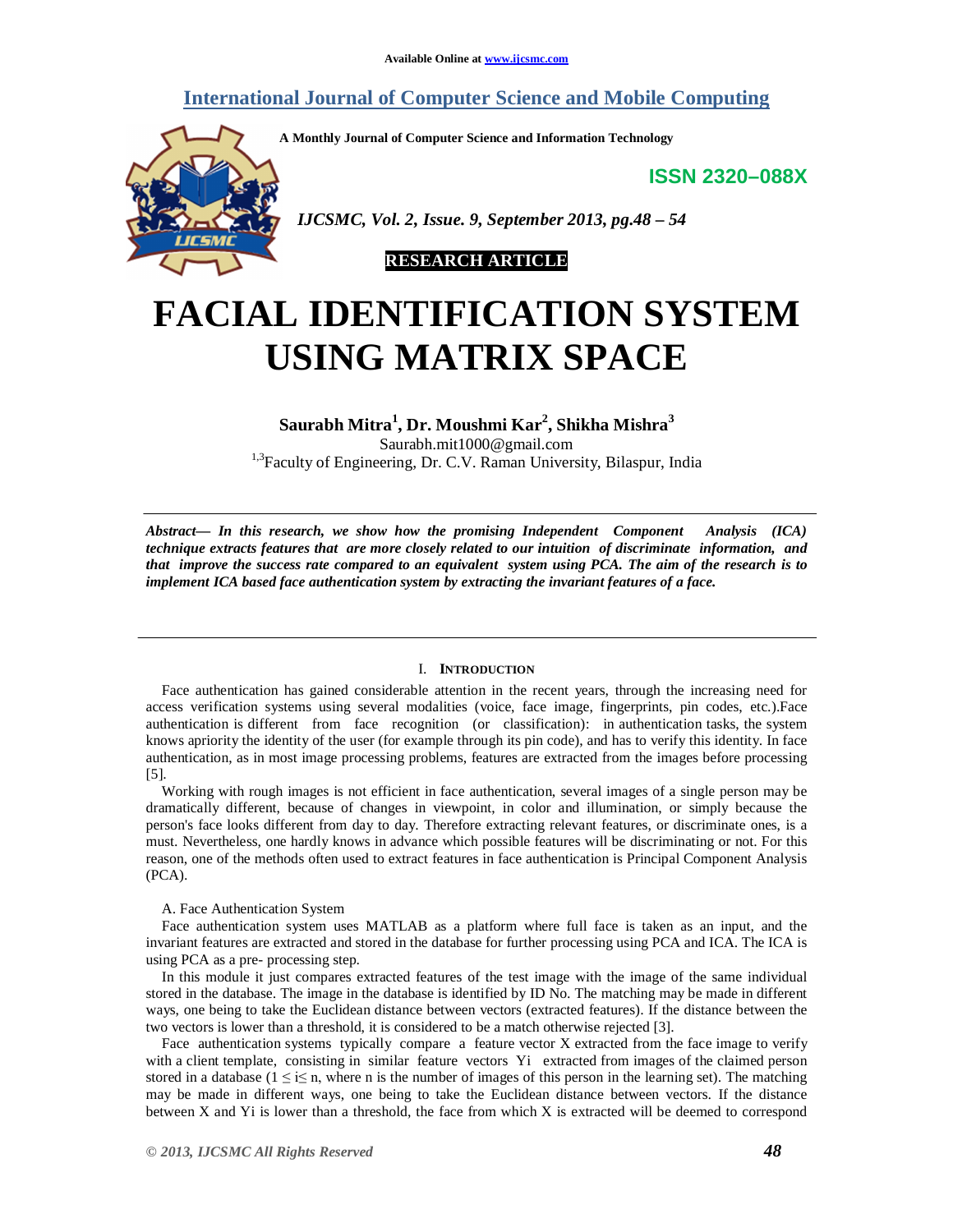with the face from which Yi is extracted. Choosing the best threshold is an important part of the problem: a too small threshold will lead to a high False Rejection Rate (FRR), while a too high one will lead to a high False Acceptance Rate (FAR); FRR and FAR are defined as the proportion of feature vectors extracted from images in a validation set being wrongly classified, respectively wrongly authenticated and wrongly rejected.

The validation and test sets must be independent (though with faces of the same people) from the learning set, in order to get objective results [2]. One way of setting the threshold is to choose the one leading to equal FRR and FAR. If the a priori probabilities of having false acceptances (impostors) and false rejections are equal, this corresponds to minimizing the number of wrong decisions, as a result of Bayes' law, other criteria could be considered, such as using individual thresholds for each person in the database. The human face image appearance has potentially very large intra-subject variations due to following:

- i). 3D head pose
- ii). Illumination (including indoor /outdoor)
- iii). Facial expression
- iv). Occlusion due to other objects or accessories
- v). Facial hair
- vi). Aging



## B. Use Methods

ICA: ICA is a statistical method for transforming an observed multidimensional random vector into its components that are statistically as independent from each other as possible [10]. ICA is a special case of redundancy reduction technique and it represents the data in terms of statistically independent variables. ICA of a random vector consists of searching for a linear transformation that minimizes the statistical dependence between its components. The goal of ICA is to provide independent image decomposition and representation. ICA method can be distinguished from other methods since it looks for components that are both statistically independent and non-gaussian.

Infomax Algorithm: The goal in this algorithm is to maximize the mutual information between the environment X and the output of the neural network Y. The basic algorithm is as shown in Figure 1.2.The following steps is carried out:

(a)The R matrix (output of PCA function) which contains the sorted PCA coefficients is given as input [7]. This matrix is reduced to the size of no of principal components required. This in turn will also decide the no of independent components (ICs) for e.g. If we have 1000 images in the data base and would like to work with 200 principal components then x is given by  $x = R$  (1000:200).



Fig. 2: The basic INFOMAX Algorithm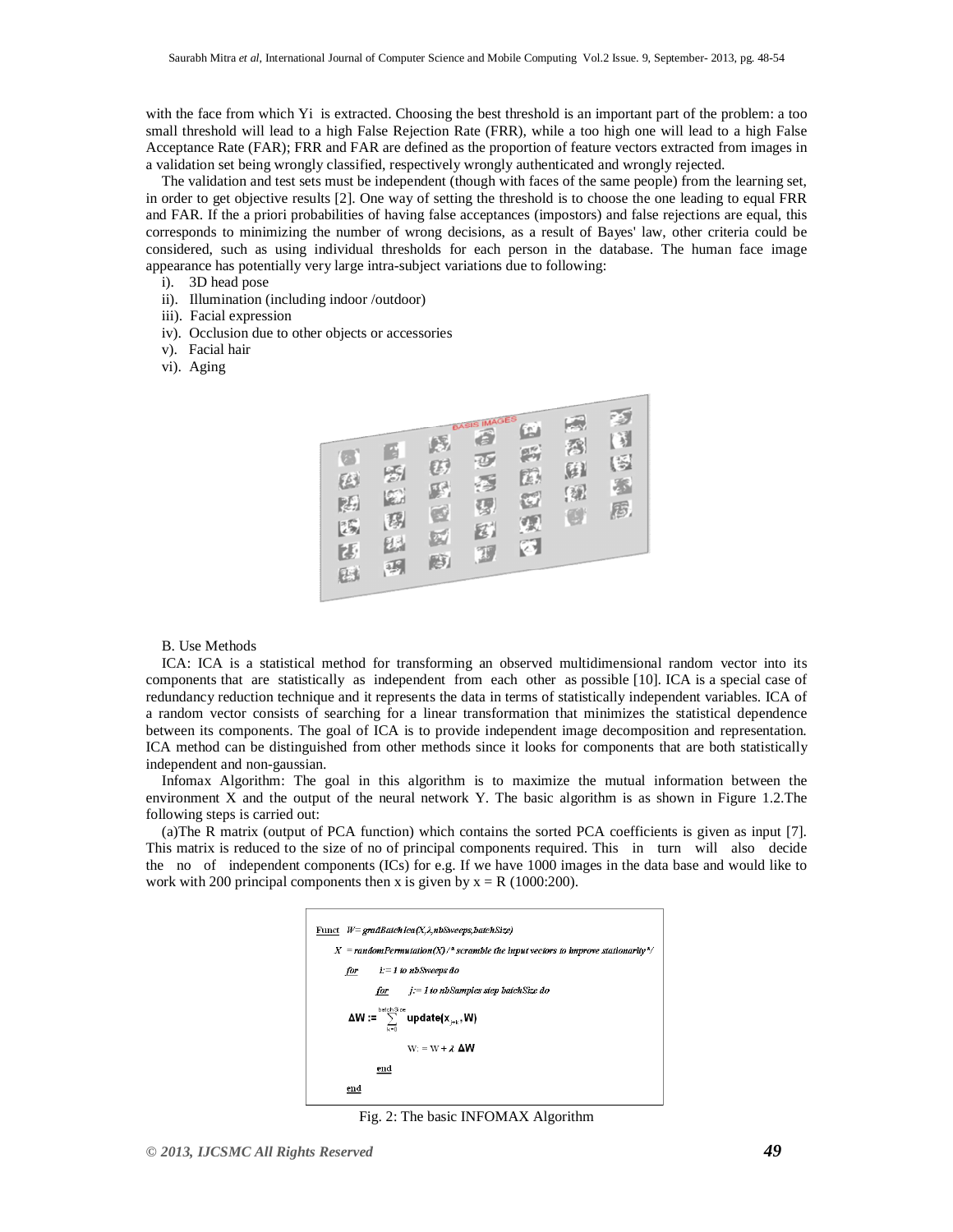Whitening: We transform the observed vector x linearly so that we obtain a new vector  $\bar{\mathbf{x}}$  which is white (remove first and second order statistics from x), i.e. its components are uncorrelated and their variances equal to unity. In other words, the covariance matrix of  $\ddot{\mathbf{r}}$  equals the identity matrix:

$$
E\{\tilde{\mathbf{x}}\tilde{\mathbf{x}}^2\} = \mathbf{L} \tag{1}
$$

Learning: Learning is carried out through permuted  $\hat{\mathbf{\mathbf{F}}}$  that are of length M, in batch blocks of size B, adjusting weights, w, at the end of each block. The process is repeated every F counts till convergence. The learning rate, L may be decided by the system managers.

The different combinations of B and L will yield different results. For large numbers of rows in  $\frac{1}{28}$  (e.g., 200), you need to use a low learning rate (e.g., 0.0005). Reduce if the output blows up and becomes Not a No (NAN). If lesser rows, then 0.001 or larger value should be used. We have used annealing learning rate, L, from 0.005 downwards to 0.001 towards end.

The updated weight matrix, w which was obtained by learning process is applied along with the whitening matrix, wz in the following equation:

 $Uu = w^*wz^*xx;$  (2) Where xx holds original data, whitened mean extracted. Uu gives the separated output signals.  $F = uu'$ ; Now, each row of F contains the ICA coefficients of one image.

Representations of Test Image: The pre-processed test image is contained in the row of Ctest. The centring of test image is carried out with respect to mean of training images using the following equation:

3. The PCA coefficients of test image are obtained:

\n(3)

\n3. The PCA coefficients of test image are obtained:

\n3. 
$$
Rtest = Dtest*V
$$

\n(4)

Where Rtest gives the PCA representations of test image, V is the Eigen vectors of training images. The ICA representations of the test image are obtained similar to the training images in Ftest which is given by:

Ftest = w \* wz \* zero mean (Rtest (:1:200)')' (5)

Where, zero mean function gives the whitened mean extracted if we are taking 200 principal components.

Cosine Distance:

$$
\mathbf{C} = \frac{\mathbf{B}_{\text{test}} \cdot \mathbf{B}_{\text{train}}}{\|\mathbf{B}_{\text{test}}\| \cdot \|\mathbf{B}_{\text{train}}\|}
$$
 (6)

It computes the cosine (normalized dot product) between training vectors and test vector [6]. Output is a matrix of cosines. A cosine similarity measure is equivalent to length- normalizing the vectors prior to measuring Euclidean distance when doing nearest neighbor. The shortest distance gives the nearest match for the test image from the training images. Refer figure for cosine distance bar graph [8].



Fig. 5: Cosine distances of test image from the training images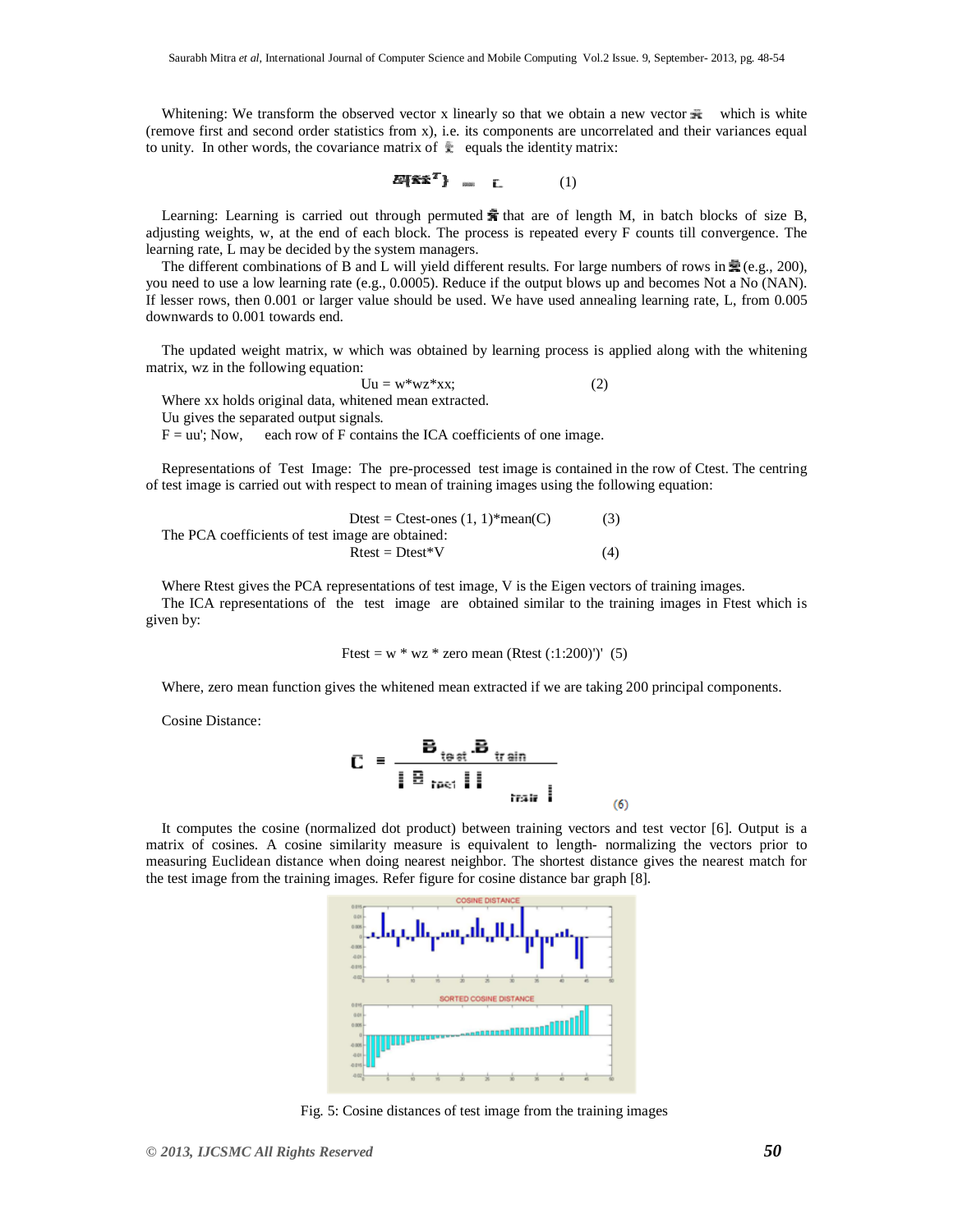Fig. 5 shows the Cosine distances of test image from the training images: (a) Note that it shows an exact match for image in the database, and (b) The sorted Cosine distances are shown.

Setting up of Threshold value and showing up of Result: The threshold value has been set by trial and error method. Presently it has been set to 0.0140.Where t1 is the minimum distance between the projected and the test image. If  $t_1 < 0.0140$ , then the face is identified else the system shows the nearest probable matches. Face Authentication is carried out for 1:1 matching as compared to 1: N in face recognition where N is the No of trained images in the database.

Image Search: The face database is searched for the ID No corresponding to the test image [9]. The preprocessed image corresponding to the ID No is selected for further procession

#### C. Architectures for Performing ICA on Images

Let X be a data matrix with  $n_R$  rows and  $n_c$  columns. We can think of each column of X as outcomes (independent trials) of a random experiment. We think of the row of as the specific value taken by a random variable across independent trials. This defines an empirical probability distribution for X1, …, Xn in which each column of X is given probability mass  $1/nc$ . Independence is then defined with respect to such a distribution. For example, we say that rows i and j of are independent if it is not possible to predict the values taken by Xj across columns from the corresponding values taken by Xi, i.e.,

P (Xi=u, Xj=v) = P (Xi=u) P (Xj=v) for all u, V
$$
\bigoplus
$$
,

where P is the empirical distribution.

We have to find a good set of basis images to represent a database of faces. We organize each image in the database as a long vector with as many dimensions as number of pixels in the image.

There are at least two ways in which ICA can be applied to this problem: (a) we can organize our database into a matrix X where each row vector is a different image. This approach is illustrated in (Fig. 6). In this approach, images are random variables and pixels are trials. In this approach, it makes sense to talk about independence of images or functions of images. Two images i and j are independent if when moving across pixels, it is not possible to predict the value taken by the pixel on image j based on the value taken by the same pixel on image I; and (b) we can transpose X and organize our data so that images are in the columns of X. This approach is illustrated in (Fig. 6).

In this approach, pixels are random variables and images are trials. Here, it makes sense to talk about independence of pixels or functions of pixels. For example, pixel i and j would be independent if when moving across the entire set of images it is not possible to predict the value taken by pixel i based on the corresponding value taken by pixel j on the same image.



Fig. 6: Two architectures for performing ICA on images

(1) Architecture I for finding statistically independent basis images. Performing source separation on the face images produced IC images in the rows of U.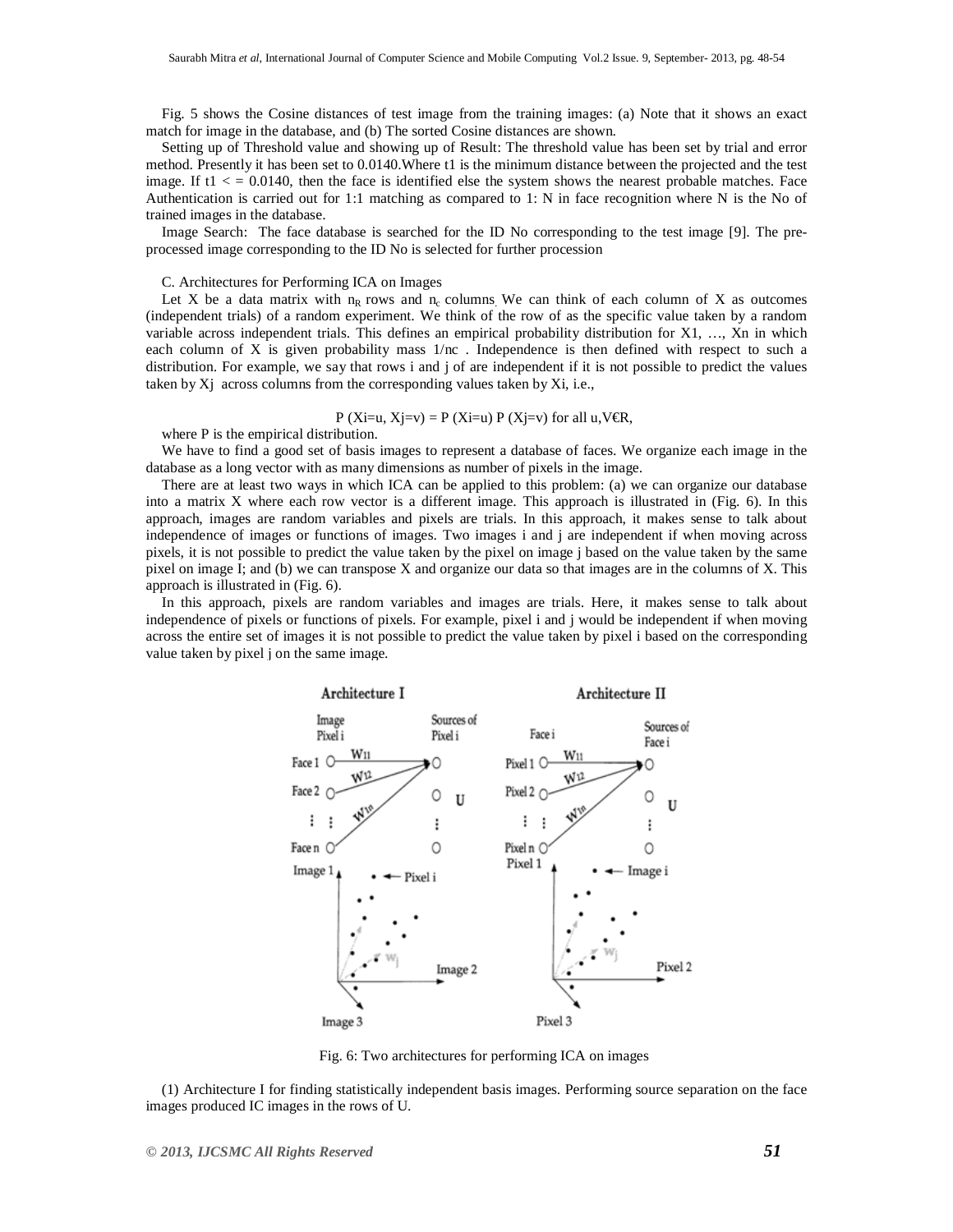(2) The gray values at pixel location i are plotted for each face image. ICA in architecture I find weight vectors in the directions of statistical dependencies among the pixel locations.

(3) Architecture II for finding a factorial code. Performing source separation on the pixels produced a factorial code in the columns of the output matrix, U.

(4) Each face image is plotted according to the gray values taken on at each pixel location. ICA in architecture II finds weight vectors in the directions of statistical dependencies among the face images.

# II. **A FACTORIAL FACE CODE**

The goal in Architecture I was to use ICA to find a set of spatially independent basis images. Although the basis images obtained in that architecture are approximately independent, the coefficients that code each face are not necessarily independent. It is more robust to partial occlusion and local distortion Architecture II uses ICA to find a representation, in which the coefficients used to code images are statistically independent, i.e., a factorial face code. This display global properties i.e. they assign weights to potentially all pixels. It does not display local characteristics i.e. pixel not in local salient feature region still have nonzero values. Architecture II is more robust for face recognition as compared to Architecture I.

Therefore we have chosen Architecture II with Infomax Algorithm for our project. To achieve this goal, we organize the data matrix X so that rows represent different pixels and columns represent different images. This corresponds to treating the columns of  $\Delta$  as a set of basis images. The

ICA representations are in columns of U=WIX. Each column of U contains the coefficients of the basis images in A for reconstructing each image in X (figure). ICA attempts to make the outputs, as independent as possible. Hence, U is a factorial code for the face images. The representational code for test images is obtained by:

#### WI Xtest= Utest (7)

Where Xtest is the zero-mean6 matrix of test images, and WI is the weight matrix found by performing ICA on the training images.

The basis images were each associated with a set of independent "causes," given by a vector of coefficients in S. The basis images were estimated by  $\Delta$ , where W is the learned ICA weight matrix.

# ICA factorial representation =  $(u_1, u_2, ..., u_n)$

The factorial code representation consisted of the independent Coefficients, u, for the linear combination of basis images in A that comprise each face image x.

In order to reduce the dimensionality of the input, instead of performing ICA directly on the 50 image pixels, ICA was performed on the first 10 PCA coefficients of the face images.

The Architecture II representation for the training images is contained in the columns of U, where  $W_1 \vec{R} 10 = U$ . The ICA weight matrix WI was 10x10, resulting in 10 coefficients U in for each face image, consisting of the outputs of each of the

ICA filters. The architecture II representation for test images was obtained in the columns of Utest as follows:

$$
W_I \ R_{\text{test}}^T = U_{\text{test}}
$$

The basis images for this representation consisted of the columns of Δ. A sample of the basis images is shown in Fig. 7, where the PC reconstruction  $P_{10}^A$  was used to visualize them. In this approach, each column of the mixing matrix W-1 found by ICA attempts to get close to a cluster of images that look similar across pixels. Thus, this approach tends to generate basis images that look more face-like than the basis images generated by PCA, in that the bases found by ICA will average only images that look alike. Unlike the ICA output U, the algorithm does not force the columns of A to be either sparse or independent. Face recognition was carried out for the coefficient vectors by the nearest neighbor algorithm, using cosines as the similarity measure.

$$
C = \frac{B_{\text{test}}.B_{\text{train}}}{\parallel B_{\text{test}} \parallel B_{\text{train}} \parallel}
$$
 (8)

This equation computes the cosine (normalised dot product) between training vectors and test vector. An output is a matrix of cosines. A cosine similarity measure is equivalent to length-normalizing the vectors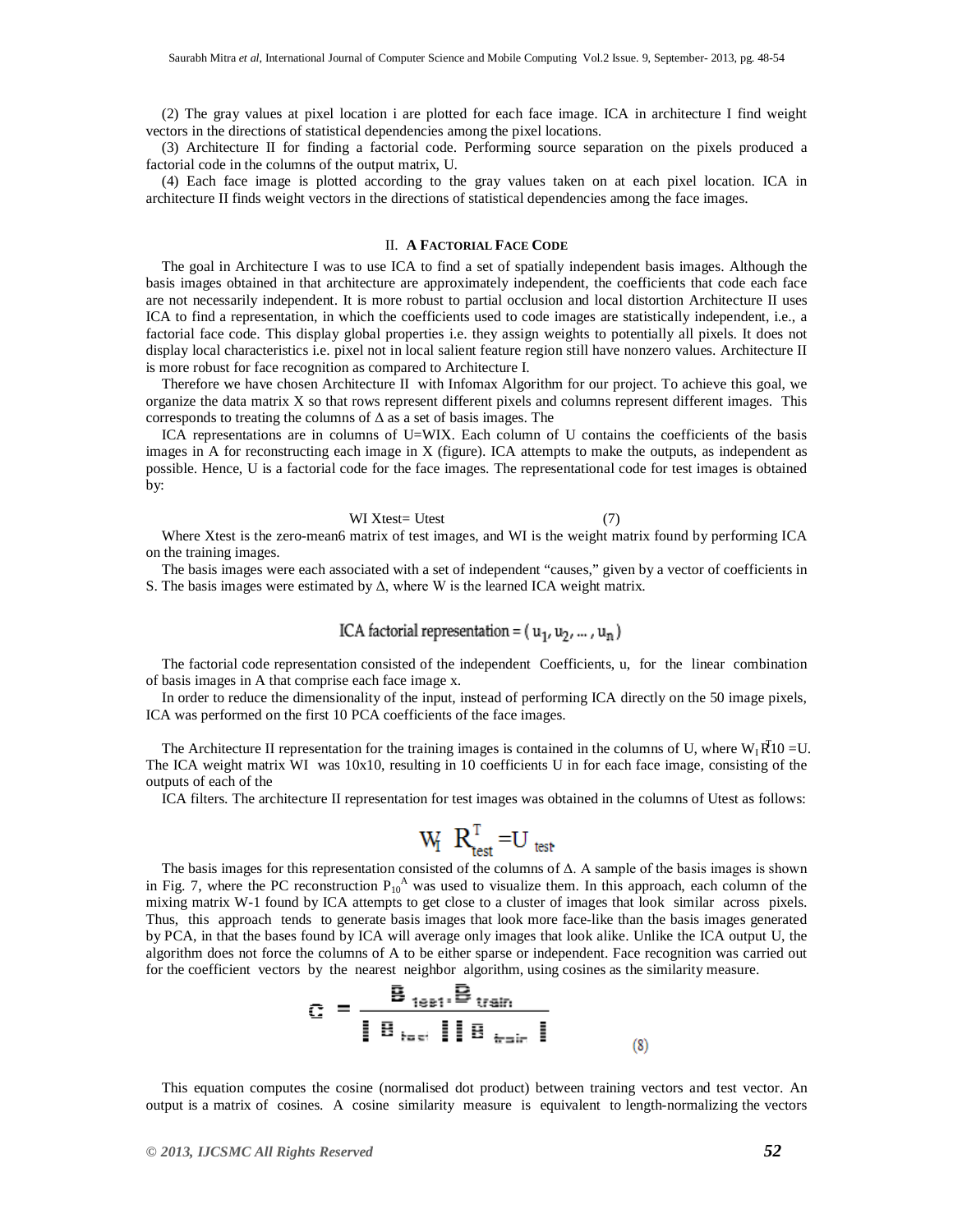prior to measuring Euclidean distance when doing nearest neighbor. The shortest distance gives the nearest match for the test image from the training images.

# III. **RESULTS**

Face authentication experiments were carried out with dataset I.

| S. No               | <b>THRESHOLD</b> |        |        |
|---------------------|------------------|--------|--------|
|                     | 0.0140           | 0.0150 | 0.0160 |
| Exactly<br>same     | 100%             | 100%   | 100%   |
| Slightly<br>varying | 70.21%           | 81.94% | 96.74% |

TABLE 1: AUTHENTICATION RATES

Experiments were carried out on dataset I. It was found that the variation in the recognition rate was not much when the no. of principal components were increased it shows with trials that maximum amount of information lays in the first 10% of the principal components. The results are also in consonance with the first experiment carried out on dataset. In the third experiment the variation in threshold was carried out for face authentication.

It was found that as the threshold was increased false acceptance rate (FAR) also increased. On the other hand false rejection rate (FRR) increased when threshold was reduced. It was also noticed that threshold was different for data based on different Asian (w Thehitish complexion) and Europeans (Fair complexion) [1].Thus system manager can decide the threshold depending on the type of requirements of the organisation. It also emerged from above experiments that as the database increase FRR decreases. Refer the graphs for Euclidean distance and cosine distance (Fig. 7 and Fig. 8). The graph gives the distances of different images from the test image [4]. It has been noticed that images of individuals which is quite common face is generally is part of first five probable matches of all the many test images.



Fig. 7: The Euclidean distances of test image from the training images

Note that Fig. 7 shows an exact match for 46th and 47th image in the database, and the sorted Euclidean distances are also shown.



Fig. 8: The Cosine distances of test image from the training images